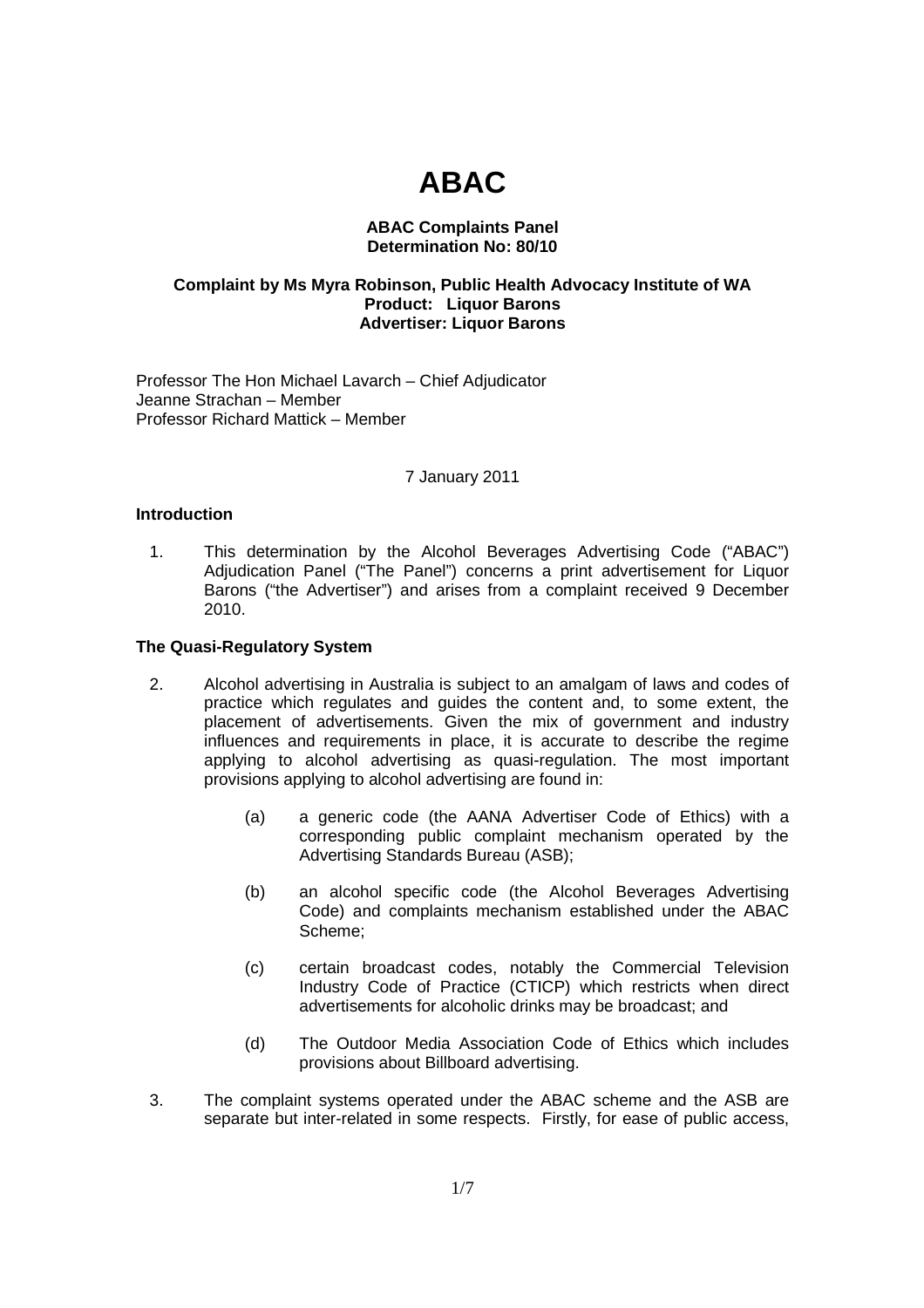the ASB provides a common entry point for alcohol advertising complaints. Upon receipt, the ASB forwards a copy of the complaint to the Chief Adjudicator of the ABAC Panel.

- 4. The Chief Adjudicator and the ASB independently assess the complaint as to whether the complaint raises issues under the ABAC, AANA Code of Ethics or both Codes. If the Chief Adjudicator decides that the complaint raises solely issues under the Code of Ethics, then it is not dealt with by the ABAC Panel. If the complaint raises issues under the ABAC, it will be dealt with by the ABAC Panel. If the complaint raises issues under both the ABAC and the Code of Ethics, then the ABAC Panel will deal with the complaint in relation to the ABAC issues, while the ASB will deal with the Code of Ethics issues.
- 5. The complaint raises concerns under the ABAC and accordingly is within the Panel's jurisdiction.

# **The Complaint Timeline**

- 6. The complaint was received by ABAC on 9 December 2010.
- 7. The Panel endeavours to determine complaints within 30 business days of receipt of the complaint, but this timeline depends on the timely receipt of materials and advice and the availability of Panel members to convene and decide the issue. This complaint was decided within the timeframe.

# **Pre-vetting Clearance**

8. The quasi-regulatory system for alcohol beverages advertising features independent examination of most proposed advertisements against the ABAC prior to publication or broadcast. The Advertiser is not a signatory to the ABAC and pre-vetting approval was not obtained for this advertisement.

# **The Advertisement**

- 9. The complaint refers to a full page print advertisement in The West Australian Newspaper on 24 November 2010.
- 10. The left side of the advertisement features a photograph of a soldier carrying a gun on his shoulder in desert terrain above the tagline in large text "Bernard keeps his fridges at 0C, because his regulars would kill for an ice cold beer after work."
- 11. The right side of the advertisement features a small bottle of Crown Lager next to a narrative in smaller text:

"Reckon you had a tough day at work? Spare a thought for [blank] who has just come back from active service in Afghanistan. There, walking through 45C heat, carrying a 50-kilo pack, is the least of your worries.

A tour of duty is no Playstation game. The ability to keep your mental and physical cool can save your life. [Blank] does it by using a clever trick an army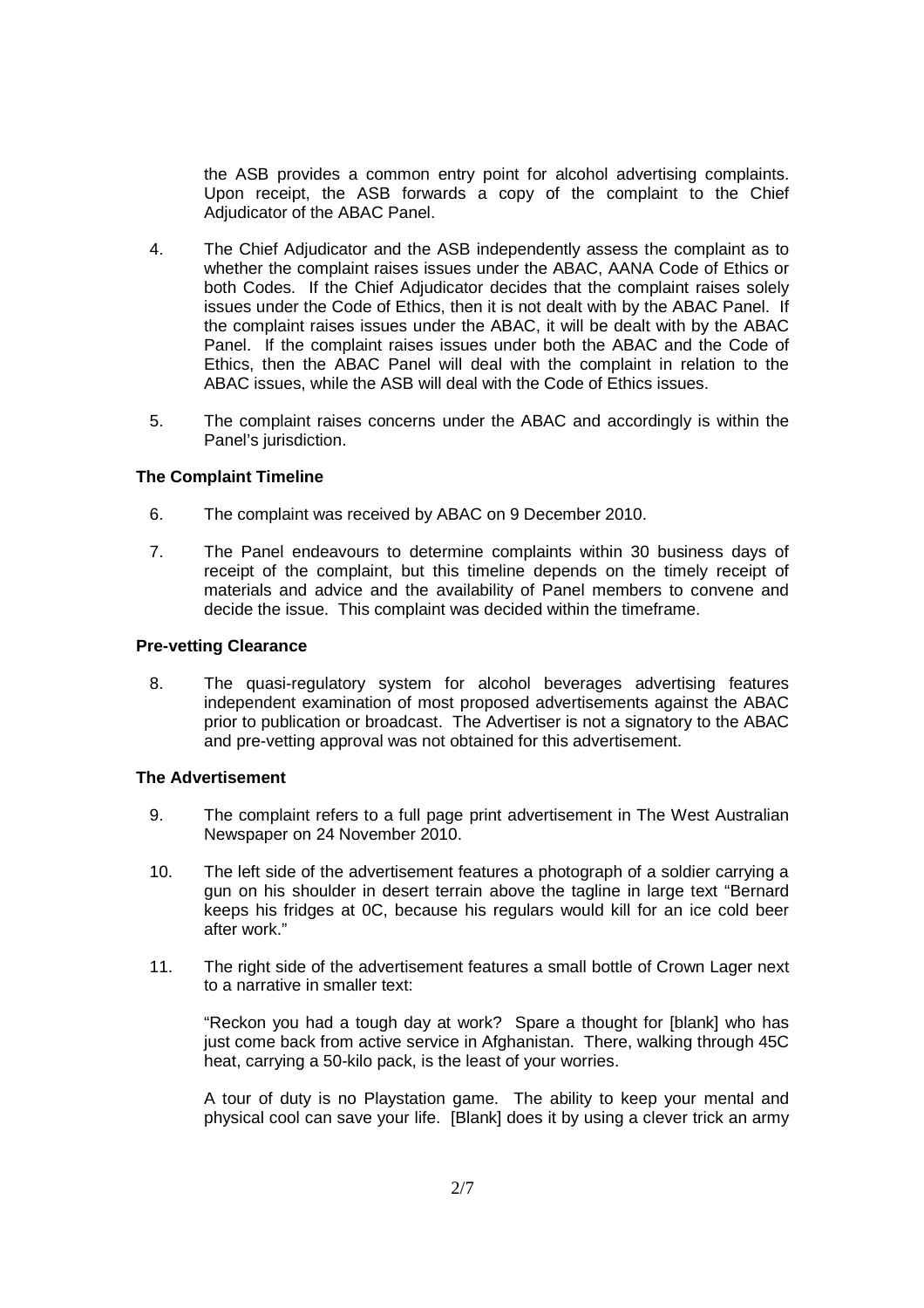shrink taught him years ago. It's called creative visualization. It's pretty simple really – think of something that makes you feel cool and calm (well as calm as you can be in hostile territory).

When [blank] starts feeling the heat he conjures up the icy cold beer that will be waiting for him in the Sergeant's mess when he gets back home. Bernard, who owns Liquor Barons Claremont, supplies the Mess and keeps the beer achingly cold, straddling that delicate line between pleasure and pain. (His fridges are calibrated to stay at 0C no matter how hot the day.) [Blank] can just about taste the freezing amber fluid sliding down his throat; which is a bonus because he's often forced to go months without a real one.

For [blank] that first step back onto Australian soil is cause for celebration. There will be beers a plenty in the Mess. But the night he really looks forward to is the Regimental Dinner. It's a chance to let your hair down (what little of it the army lets you keep) with brothers who understand exactly what you've been through.

Once again Bernard will be hard at work behind the scenes. He considers it an absolute privilege to be able to serve Australia's bravest men and will make deliveries through the night to ensure their events don't run dry.

While Bernard could tell you a story or two about these nights, he'd probably be court-martialled. He can reveal however, that our fiercest warriors have something in common with little old ladies. They're partial to a tipple of sherry and port after their meal. It appears even tough guys have a sweet spot.

If you're planning a killer party of your own, your local Liquor Barons can organise everything for you with military precision. In addition to making sure you have the perfect mix of beer, wine and spirits, they'll supply and deliver ice, tubs and glasses free of charge (you only pay for the casualties). Afterwards they'll come back and take away your empties, as well as give you a refund on any unopened bottles so long as they're in good condition.

We may be called Barons, but we are here to serve. We'll track down the obscure, co-ordinate the logistics for any sized event and reward you for your loyalty with a Liquor Barons card.

We aren't some big eastern states chain or soulless franchise; we are a cooperative of independent stores that fight tooth and nail to secure you great prices."

12. At the bottom of the narrative is the Liquor Barons logo.

#### **The Complaint**

- 13. The complainant argues that:
	- (a) The advertisement breaches section (a) by encouraging excessive alcohol consumption through the statements: "For [blank], the first step back on Australian soil is a cause for celebration. There will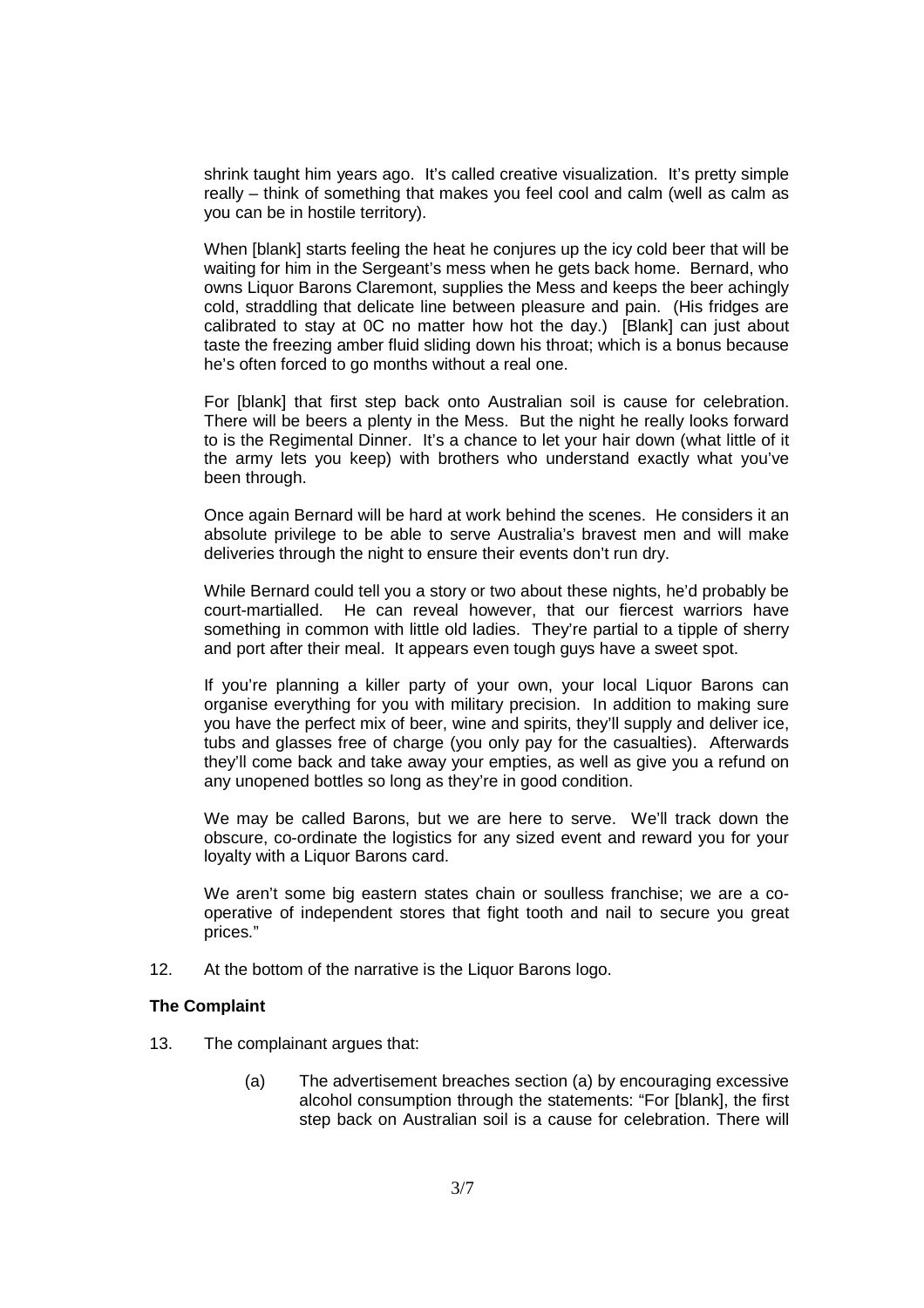be beers aplenty in the mess." This implies the supply of beer at the celebration will be unlimited and excessive.

(b) The advertisement breaches section (c) by suggesting the stress of working in heat is reduced by imagining drinking beer and that being forced to go without a beer is a stressful situation

# **The Code**

- 14. The ABAC provides at Section (a) that advertisements for alcohol beverages must:
	- a) present a mature, balanced and responsible approach to the consumption of alcohol beverages and, accordingly –
		- i) must not encourage excessive consumption or abuse of alcohol;
		- iii) must not promote offensive behaviour, or the excessive consumption, misuse or abuse of alcohol beverages;
- 15. The ABAC provides at Section (c) that advertisements for alcohol beverages must:
	- c) not suggest that the consumption or presence of alcohol beverages may create or contribute to a significant change in mood or environment and, accordingly –
		- ii) if alcohol beverages are depicted as part of a celebration, must not imply or suggest that the beverage was a cause of or contributed to success or achievement; and
		- iii) must not suggest that the consumption of alcohol beverages offers any therapeutic benefit or is a necessary aid to relaxation.

# **The Advertiser's Comments**

- 16. The Advertiser responded to the complaint and questions posed by the Panel by letter dated 24 December 2010. The points made by the Advertiser in relation to the advertisements were:
	- (a) While Liquor Barons is a liquor retailer, as distinct to a wholesaler or manufacturer, and is therefore not a signatory to the ABAC Scheme, we do endeavour to sell alcohol responsibly and consequently agree to abide by the findings of the adjudication panel.
	- (b) In our view, the first part of the complaint deals with the copy where we have described a soldier thinking about beer. We believe a reasonable person would not indeed imply that mentally visualising a beer is mood altering in a way associated with alcohol consumption. We have clearly stated that the soldier is conjuring up a beer for its physical property of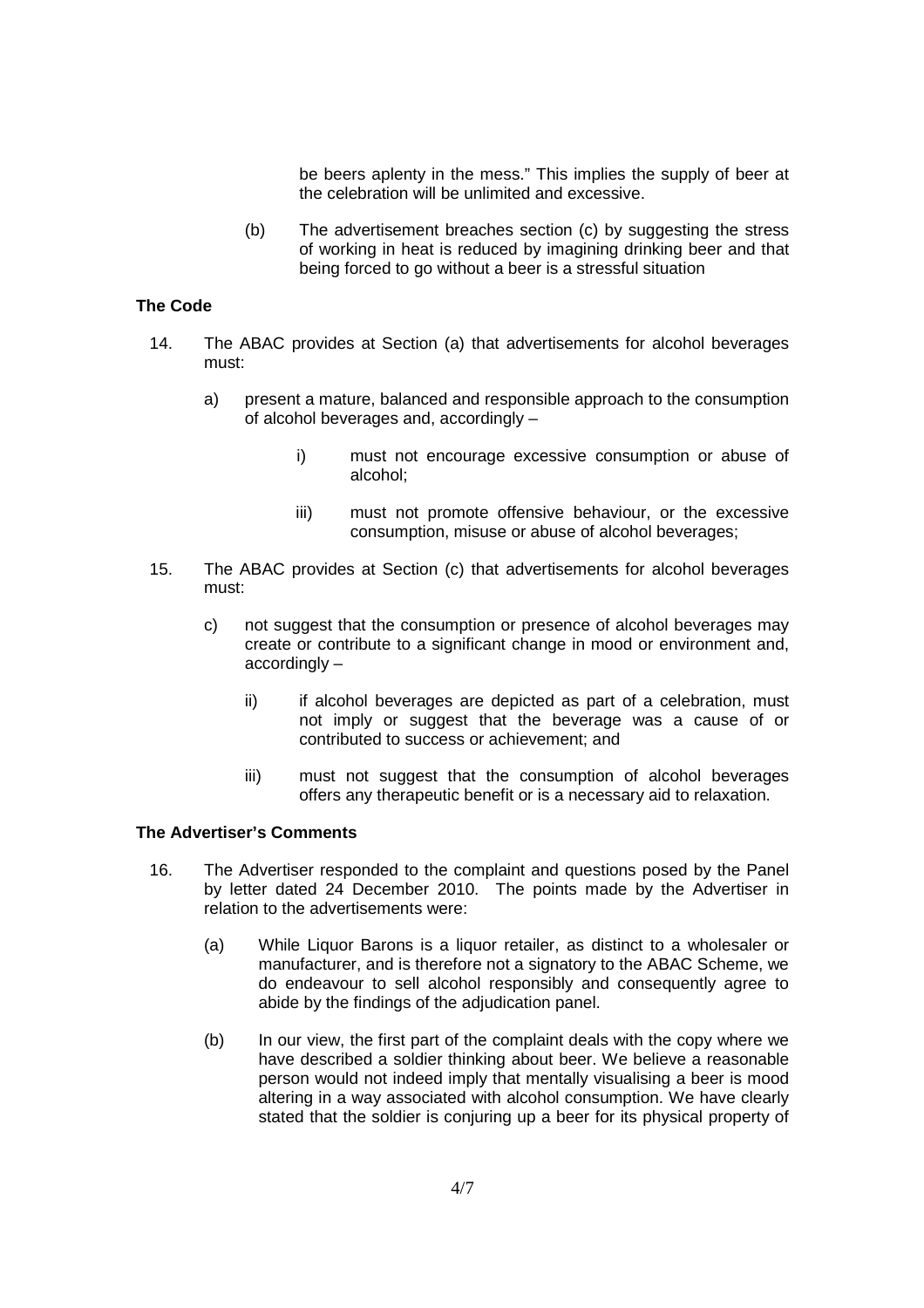coolness, rather than it's alcohol content and the effects of inebriation. This is reiterated in both the headline and body copy where we specifically refer to the Liquor Barons' fridges being set to  $0^\circ$  Celsius. We also point out that even after imagining the beer the soldier still stays at a high level of alertness, as he is on patrol in very dangerous surrounds. We further point out that the soldier will willingly go without alcohol for several months at a time.

- (c) However, on reflection, we accept that where we could have been more responsible is in the use of language like "beers aplenty" and "never run dry". As this advertisement was based on a true story, we were trying to accurately relay our customers' experiences. This advertisement was only ever intended to run once. In the unlikely event it runs again, we will edit the above phrases and remove all reference to excessive alcohol consumption.
- (d) In all future advertising and communications we will seek to abide by the ABAC Scheme guidelines.
- 17. Both the Advertiser and Fosters Group advised that despite a Foster's product, Crown Lager, being featured in the advertisement, Fosters Group did not have any involvement in the advertisement, financial or otherwise.

## **The Panel's View**

18. This complaint raises a number of issues, both substantive and procedural, which will be dealt with in turn.

## The Procedural Aspects

- 19. The ABAC is a quasi-regulatory system which has at its heart the commitment of advertisers to comply with the standards contained within the ABAC and abide by the pre-vetting and complaints processes which make up the ABAC Scheme. This commitment is embodied through the sponsorship of the ABAC Scheme by three (3) peak alcohol industry bodies, namely the:
	- Brewers Association of Australia & New Zealand
	- Distilled Spirits Industry Council of Australia
	- Winemakers Federation of Australia.
- 20. While the individual companies which are members of the sponsoring industry bodies cover the vast majority of alcohol beverage advertisers in Australia, there are alcohol producers and advertisers who are not member of the relevant industry bodies or are not signatories to the ABAC Scheme. The advertiser in this particular case is not an ABAC signatory. This means that the advertising was not subject to pre-vetting prior to its showing. Further, this decision by the Panel does not have any binding force on the advertiser. That said, the advertiser has cooperated with the Panel in enabling the determination to be made and has agreed to abide by the Panel's findings.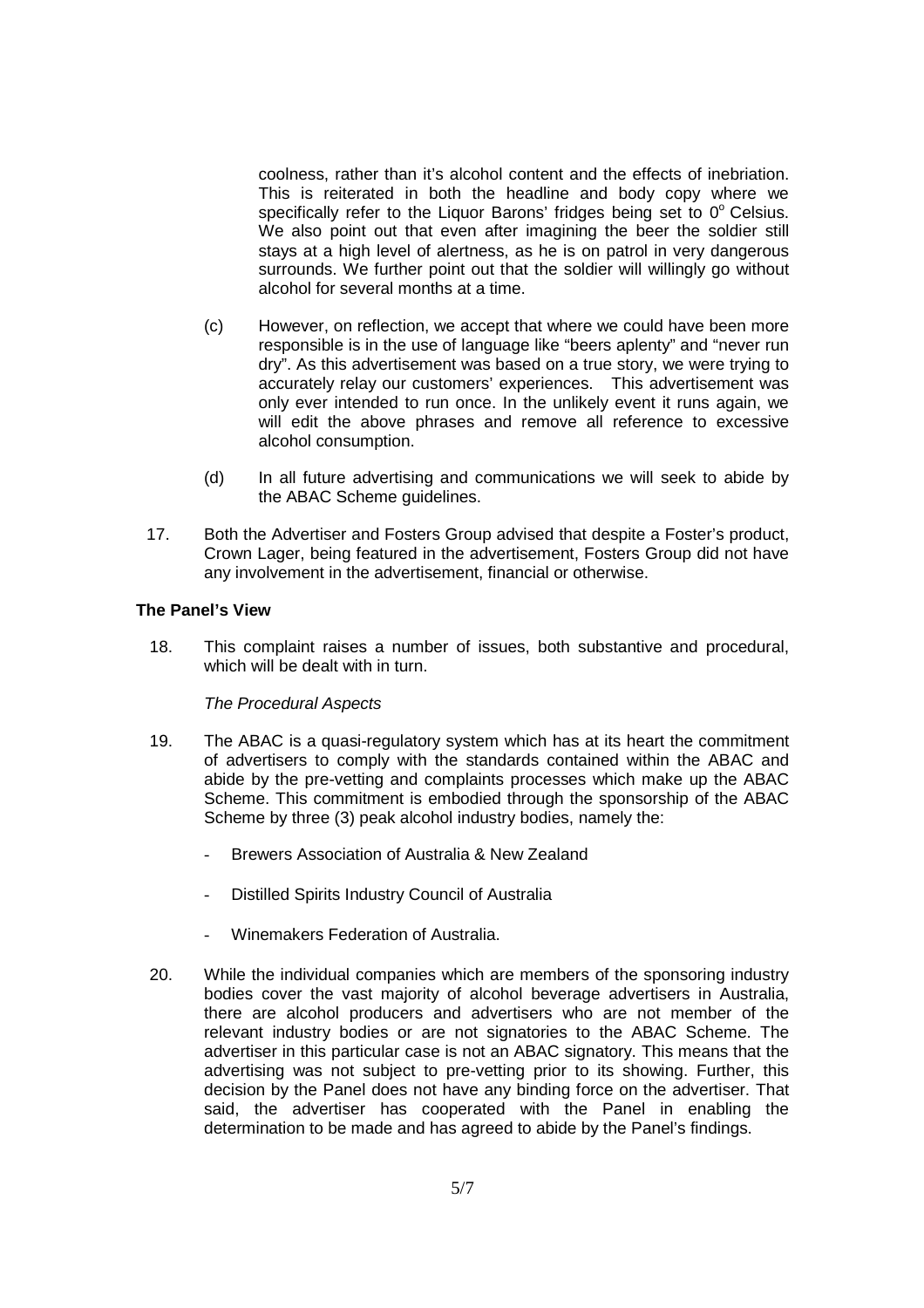## The Substantive Aspects

- 21. The first issue raised in the complaint is whether the advertisement breaches sections (a), (a)(i) and (iii) of the ABAC by failing to present a mature, balanced and responsible approach to the consumption of alcohol beverages and/or promoting or encouraging excessive consumption.
- 22. The complainant refers to the statement in the advertisement "For [blank] the first step back onto Australian soil is cause for celebration. There will be beers a plenty in the Mess" as implying that the supply of beer at the celebration will be excessive and unlimited.
- 23. The Advertiser advised that they were accurately relaying a customers' experience but would not use the language complained about in future.
- 24. The Panel believes that a reasonable reader of the ad would take that the language:
	- "There will be beers a plenty in the Mess";
	- "the Regimental Dinner. It's a chance to let your hair down…"; and,
	- "make deliveries through the night to ensure their events don't run dry".

collectively suggests that excessive alcohol consumption occurs and is encouraged to occur. This breaches sections (a) (i) and (iii) of the Code.

- 25. The second issue is whether the advertisement breaches section (c), (c)(ii)  $\&$ (c)(iii) of the ABAC by:
	- (a) suggesting that the consumption or presence of alcohol beverages may create or contribute to a significant change in mood or environment;
	- (b) depicting alcohol beverages as part of a celebration and implying or suggesting that the beverage was a cause of or contributed to success or achievement; and
	- (c) suggesting that the consumption of alcohol beverages offers a therapeutic benefit.
- 26. The concern arises from the language in the ad involving the "visualisation" of drinking a cold beer and the later statements around the celebration of the soldiers return to Australia involving alcohol use. The advertiser refutes that a reasonable person would take the text in the way argued by the complainant.
- 27. The essential part about the section (c) standard is the prohibition on the implication that alcohol is a cause or contributor to success or that it is needed for a celebration or that it is an aid to relaxation or has other therapeutic